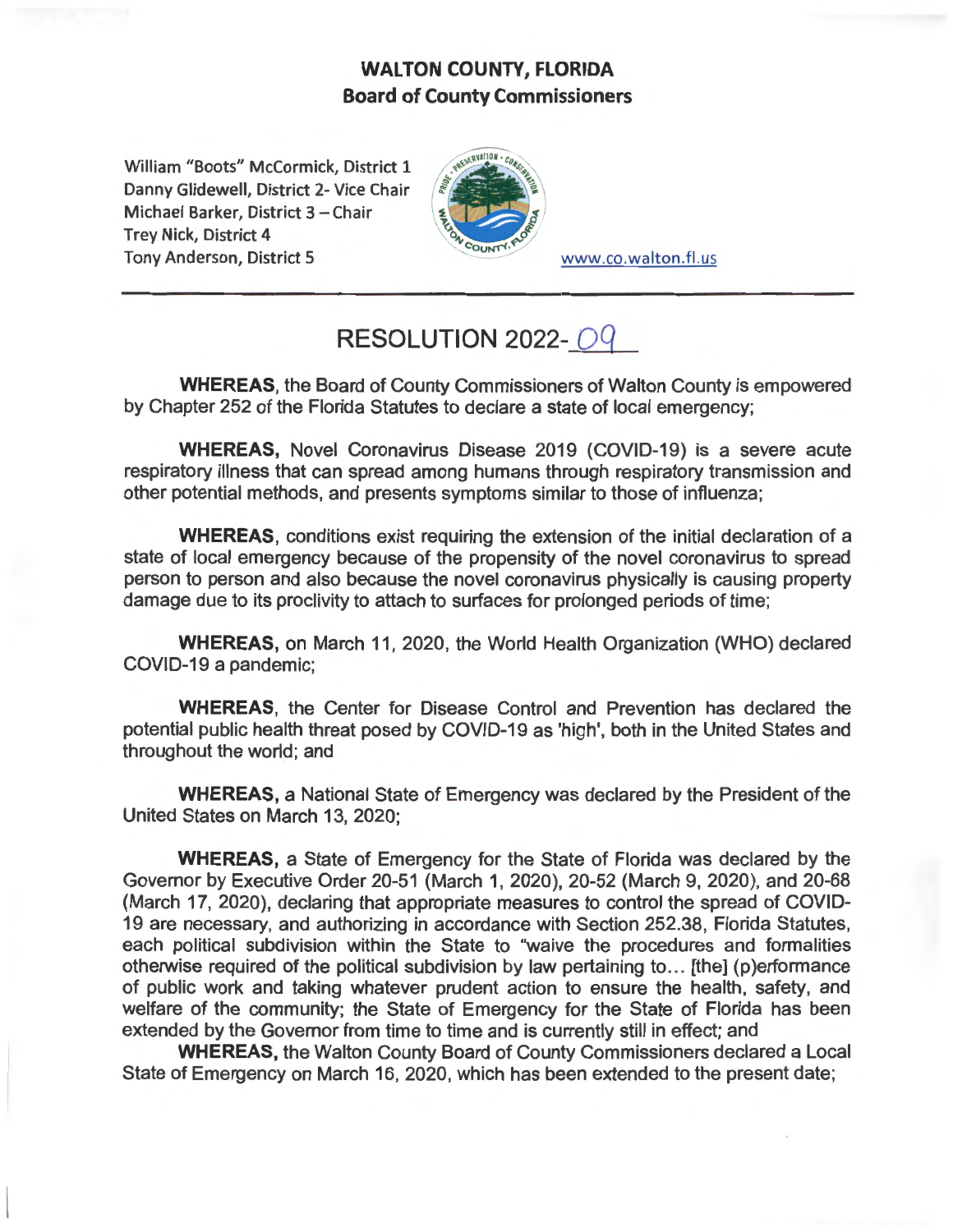**WHEREAS,** since the declaration of a State of Emergency for the State of Florida on March 1, 2020, the Governor has found it necessary and appropriate to issue additional Executive Orders to slow the spread of COVID-19, and has modified existing restrictions to implement a phased reopening process, and has provided parameters for the conduct of permitted business operations, directed compliance with health and safety practices as established by the Centers for Disease Control and Prevention (CDC), and elaborated other restrictions and modifications to previous orders; and

**WHEREAS,** the Walton County Board of County Commissioners further finds and determines that the COVID-19 pandemic is a fluid emergency situation which may require loosening or tightening restrictions based on the number of cases, hospitalizations, rates of infection, and limited resources of the County, Emergency Medical Personnel, Walton County Sheriffs Office, Florida Department of Health, and area medical providers;

**WHEREAS,** it is the duty of Walton County to take protective measures - including activation of the emergency operation center, procurement of personal protective equipment, consequence management, and similar activities to support the public health and safety of the community;

**WHEREAS,** Walton County is encountering an impending serious threat to the health of the residents and visitors of Walton County;

**WHEREAS,** Walton County began implementing preparations to address the serious public health threat on January 31, 2020;

**WHEREAS,** certain specialized equipment and personnel may be required to adequately respond to the needs of its citizens;

**WHEREAS,** other measures may have to be taken in order to mitigate the potential for causing further threatening conditions within the County;

**WHEREAS,** it is necessary and appropriate to take action to ensure that COVID-19 remains controlled, and that residents and visitors in Florida remain safe and secure;

**WHEREAS,** the Board of County Commissioners of Walton County resolves that it is necessary to declare a state of emergency from 2:30pm (C.D.T.) February 1, 2022 and ending on February 8, 2022, at 2:30pm (C.D.T.) because the County will be impacted to such an extent that resources from the State will be needed to assist with the emergency response and recovery, and the County also needs all the powers available to a County under a State of Emergency declaration.

**NOW, THEREFORE, BE IT RESOLVED** that the Board of County Commissioners of Walton County, Florida, does hereby proclaim: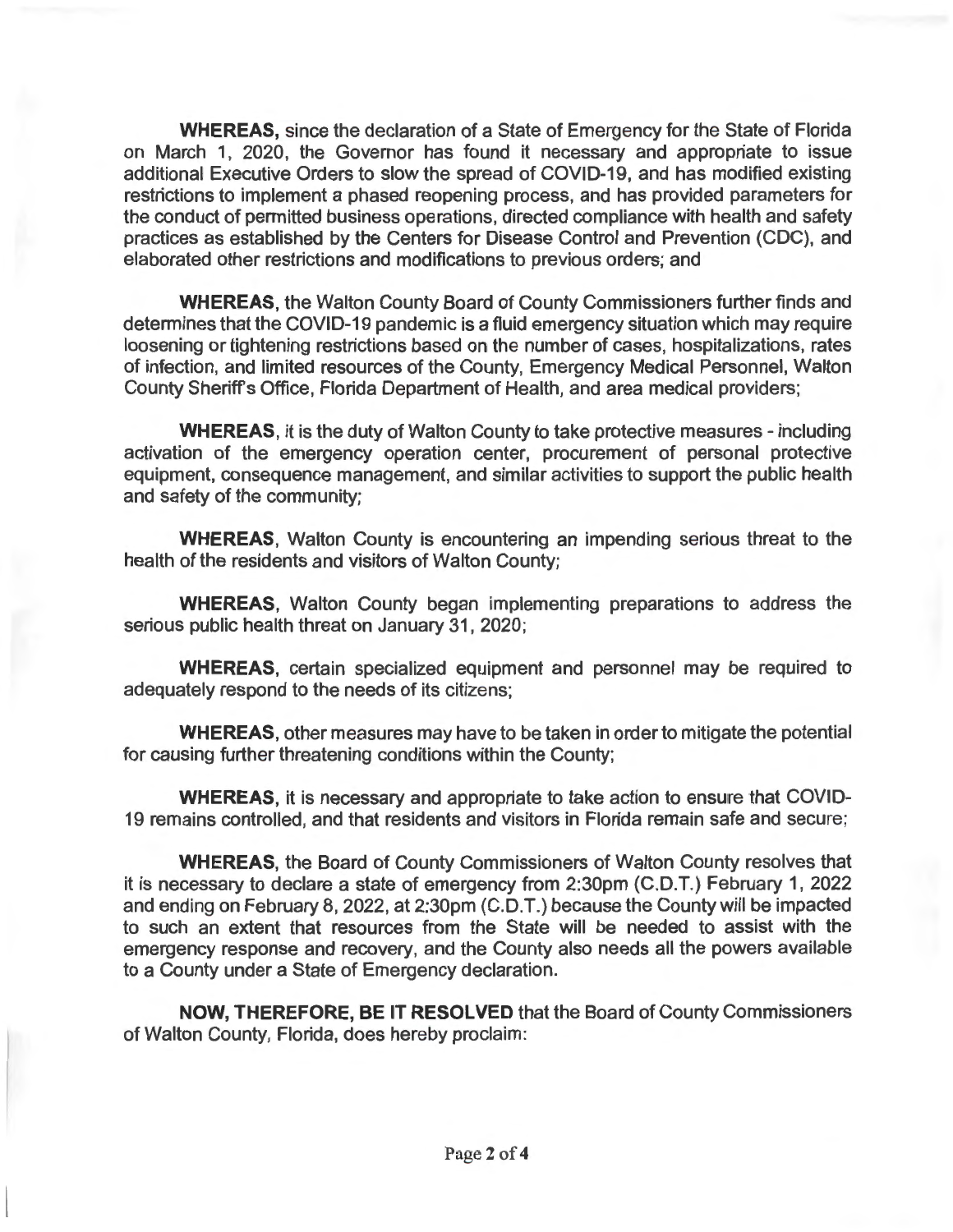- 1. That a local state of emergency exists in Walton County, Florida, from 2:30pm (C.D.T.) February 1, 2022, and ending on February 8, 2022, at 2:30pm (C.D.T.) due to the global COVID-19 pandemic;
- 2. That the Board of County Commissioners of Walton County, Florida, hereby enlists the aid of the Honorable Governor of the State of Florida, the State Cabinet, and our Federal Representatives in Washington, D.C., for assistance in its time of need; and
- 3. That pursuant to Section 252.38(3), Florida Statutes (2019), during this State of Emergency, the Walton County Board of County Commissioners hereby waives the procedures and formalities otherwise required of Walton County by law pertaining to:
	- a. Performance of public works, and taking whatever prudent action is necessary to ensure the health, safety, and welfare of the community;
	- b. Entering into contracts;
	- c. Incurring obligations;
	- d. Employment of permanent and temporary workers;
	- e. Utilization of volunteer workers;
	- f. Rental of equipment;
	- g. Acquisition and distribution, with or without compensation, of supplies, materials, and facilities; and
	- h. Appropriation and expenditure of public funds,

to the extent necessary to carry out County functions necessary to ensure the health, safety, and welfare of the community and to protect lives and property.

- 4. A violation of this Emergency Declaration shall constitute a criminal offense and shall be punishable as provided in Section 252.50, Florida Statutes;
- 5. This Emergency Declaration shall supersede all inconsistent or conflicting Ordinances, Resolutions or Declarations;
- 6. If any portion of this Emergency Declaration is determined by any Court to be invalid, the invalid portion shall be stricken, and such striking shall not affect the validity of the remainder of this Emergency Declaration. If any Court determines that this Emergency Declaration, or any portion hereof, cannot be legally applied to any individual(s), group(s), entity(ies), property(ies), or circumstance(s), such determination shall not affect the applicability hereof to any other individual, group, entity, property, or circumstance;
- 7. That this local State of Emergency shall exist and remain in effect from 2:30pm (C.D.T.), February 1, 2022 to February 8, 2022, at 2:30pm (C.D.T.) and may be extended and/or modified as provided by law.